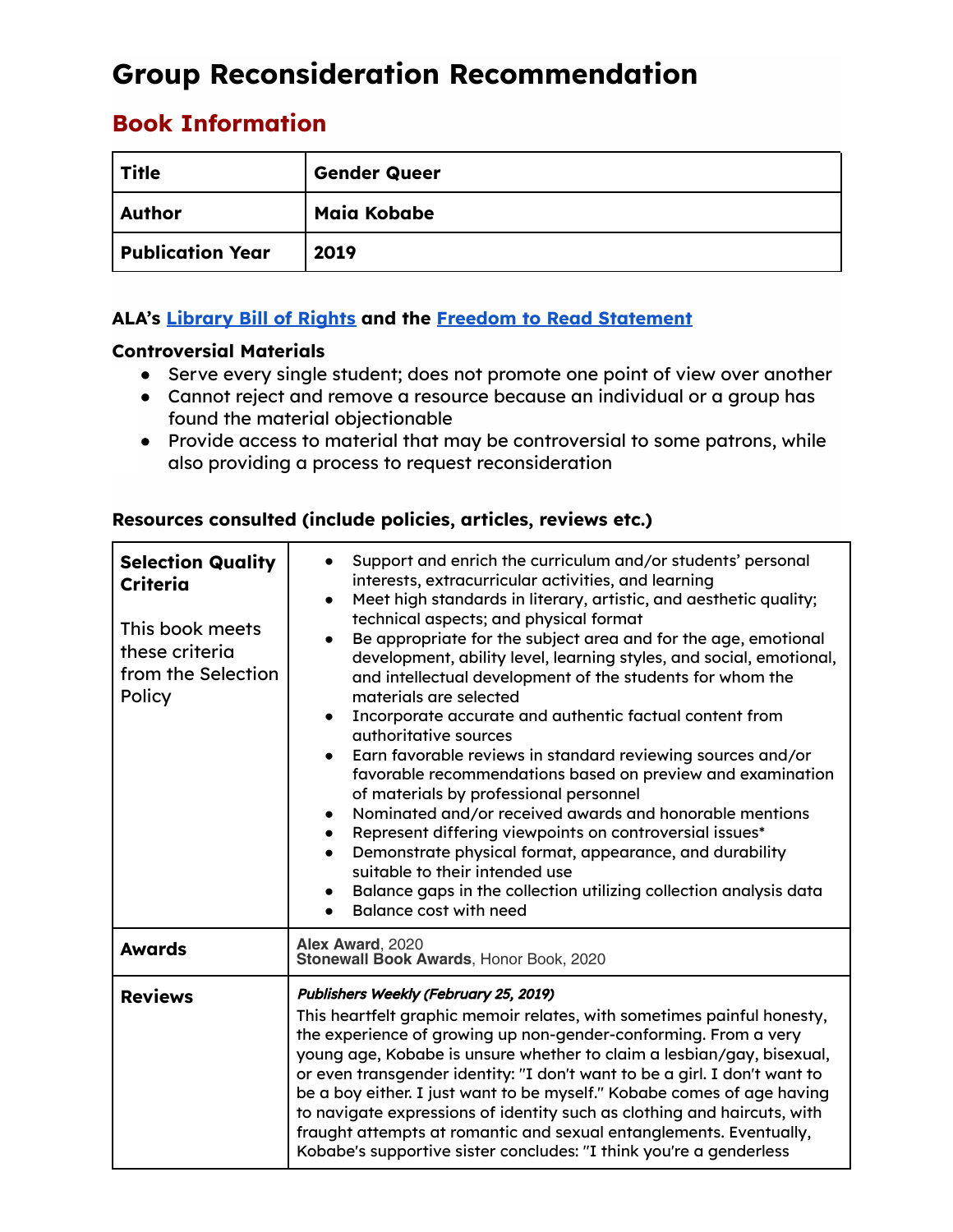person." (Kobabe: "She knew before I did.") Kobabe continues to explore the challenges of a nonbinary identity, including the use of alternate pronouns (in Kobabe's case, e/em/eir), the trauma of cervical exams, refuting misplaced concerns from a loving relative who believes "female to male" transgenderism could be rooted in a form of misogyny, and learning that the term autoandrophilia actually applies "for me." Intermixed are lighthearted episodes relating Kobabe's devotion to LGBTQ-inspired Lord of the Rings fan fiction and hero worship of flamboyant ice-skating champion Johnny Weir. Kobabe is a straightforward cartoonist who uses the medium skillfully (if not particularly stylishly), incorporating ample cheery colors, with a script that's refreshingly smooth and non didactic for the topic. This entertaining memoir-as-guide holds crossover appeal for mature teens (with a note there's some sexually explicit content) and is sure to spark valuable discussions at home and in classrooms. (May.) © Copyright PWxyz, LLC. All rights reserved.

#### School Library Journal (July 1, 2019)

Gr 9 Up-Kobabe, who uses the pronouns e, em, and eir, was assigned female at birth but never felt that this designation fit. As e grew up, e learned about the spectrum of gender designations and settled on nonbinary as the best descriptor. E came out to eir family as nonbinary and asexual and found that eir family supported em however e identified. In this memoir, Kobabe chronicles eir life from the time e was very young through eir coming of age and adulthood. E describes common situations from the perspective of someone who is asexual and nonbinary: starting a new school, getting eir period, dating, attending college. The muted earth tones and calm blues match the hopeful tone and measured pacing. Matter-of-fact descriptions of gynecological exams and the use of sex toys will be enlightening for those who may not have access to this information elsewhere. VERDICT: A book to be savored rather than devoured, this memoir will resonate with teens, especially fans of Alison Bechdel's Fun Home and Mason Deaver's I Wish You All the Best. It's also a great resource for those who identify as nonbinary or asexual as well as for those who know someone who identifies that way and wish to better understand.-Jenni Frencham, Indiana University, Bloomington © Copyright 2019. Library Journals LLC, a wholly owned subsidiary of Media Source, Inc. No redistribution permitted.

# **Group Recommendation**

### **Date of Review:** 11/15/21

**Have all members of the committee read the material entirely? If not, why?** Yes

#### **Recommend for Following Collections:**

| K-5:   | Nο |
|--------|----|
| 6-7:   | Nο |
| 8-9:   | Nο |
| 10-12: | Nο |